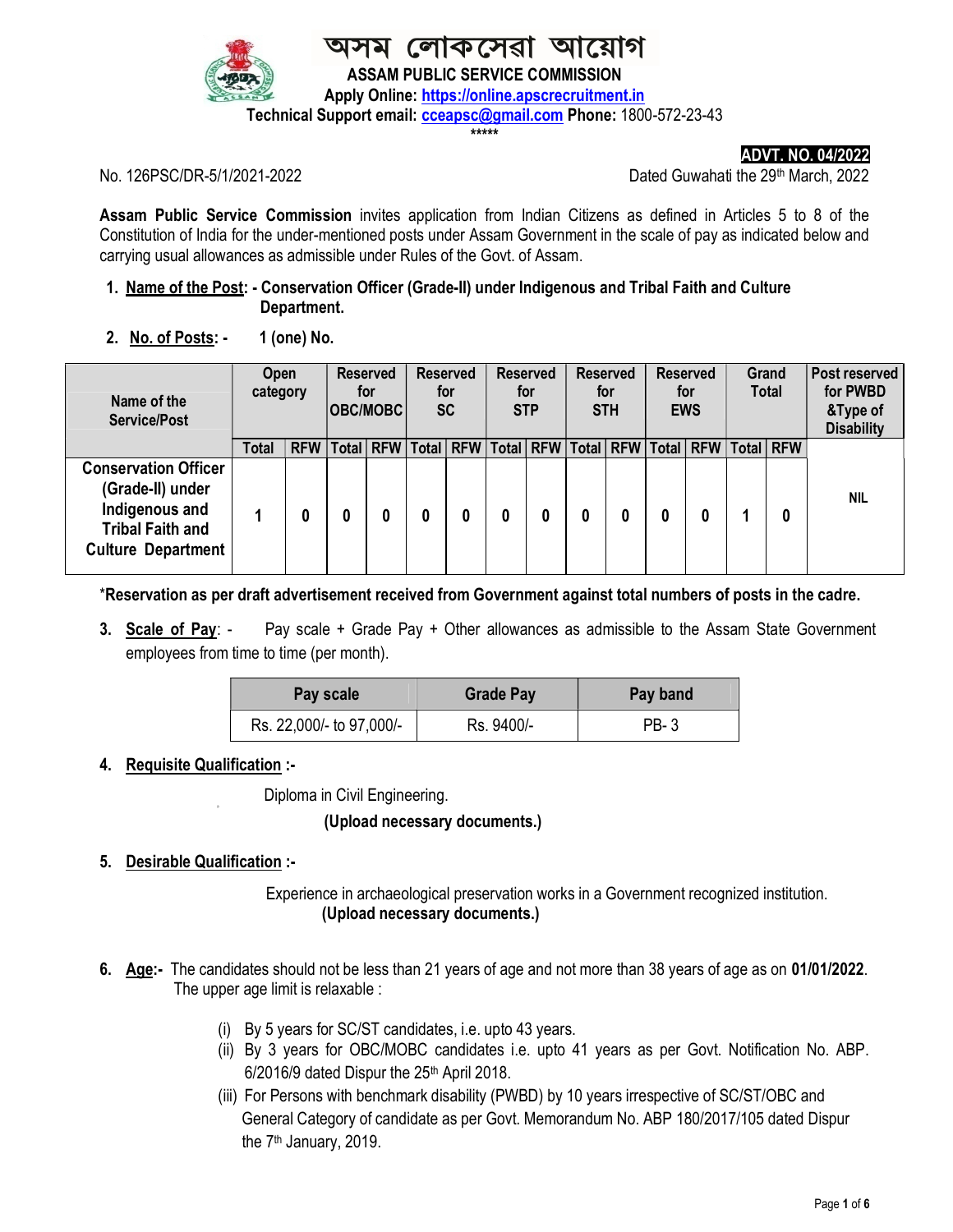The age limit of the candidates will be calculated on the basis of the **Matriculation / HSLC Admit Card or** Pass Certificate issued by a recognized Central/State Board/Council and no other document shall be accepted in lieu of the mentioned documents.

## (Upload necessary documents.)

## 7. Eligibility Criteria :-

 The candidate must be a permanent resident of Assam. As a domicile proof of the candidate, he/she must upload PRC/ Voter ID Card/ Employment Exchange Registration Certificate of Assam.

## (Upload necessary documents.)

## 8. Physical Fitness :-

A candidate for direct recruitment shall be:

- (i) Of sound health, both mentally and physically.
- (ii) Required to undergo medical examination before appointment to service.

## $\triangleright$  The Advertisement has been issued as per the Service Rule.

## (i) STARTING DATE FOR ONLINE APPLICATION : 04-04-2022

## (ii) CLOSING DATE FOR ONLINE APPLICATION : 04-05-2022

## APPLICATION FEES:

 Under the Digital India initiative by Ministry of Electronics and Information Technology (MeitY), Government of India, APSC has decided to launch its Online Recruitment portal with the help of CSC-SPV, a MeitY approved organization, which will charge a processing fee of Rs. 30.00/- + 18% tax = Rs.35.40/- from each candidate. The Application Fee is as per Govt. Notification No. FEG.32/2016/8-A dated Dispur the 28<sup>th</sup> October, 2016 communicated vide letter No.ABP.60/2014/11 dated 2nd February 2018 and Govt. Memorandum No. ABP 180/2017/105 dated Dispur the 7th January, 2019. for persons with benchmark disabilities (PWBD) candidates.

| SI.<br><b>No</b> | Category       | <b>Application</b><br>fee $(Rs)$ | <b>Processing Fee</b><br><b>Charged by</b><br><b>CSC-SPV (Rs)</b> | <b>Taxable amount</b><br>on processing<br>fee (@18%) | <b>Total Amount</b><br>(Rs) |
|------------------|----------------|----------------------------------|-------------------------------------------------------------------|------------------------------------------------------|-----------------------------|
|                  | General/EWS    | 250                              | 30                                                                | 5.40                                                 | 285.40                      |
| 2.               | SC/ST/OBC/MOBC | 150                              | 30                                                                | 5.40                                                 | 185.40                      |
| 3.               | <b>BPL</b>     | Nil                              | 30                                                                | 5.40                                                 | 35.40                       |
| 4.               | <b>PWBD</b>    | Nil                              | 30                                                                | 5.40                                                 | 35.40                       |
|                  |                |                                  |                                                                   |                                                      |                             |

 (i) Applications without the prescribed fee would not be considered and summarily rejected. No representation against such rejection would be entertained.

 (ii) Fees once paid shall not be refunded under any circumstances nor can the fees be held in reserve for any other examination or selection.

 (iii) EWS candidates must produce Income & Assets certificate of the family issued by the officer not below the rank of Circle Officer as per provision of Para 5 of Govt. OM No.ABP.07/2019/4, dated 10-04-2019. Kindly, refer to the Govt. OM No.ABP.07/2019/16 dated 31-12-2019. Candidates may download the specimen copy of EWS Certificate on www.apsc.nic.in under "Forms & Downloads".

# LAST DATE FOR PAYMENT OF APPLICATION FEE: 06-05-2022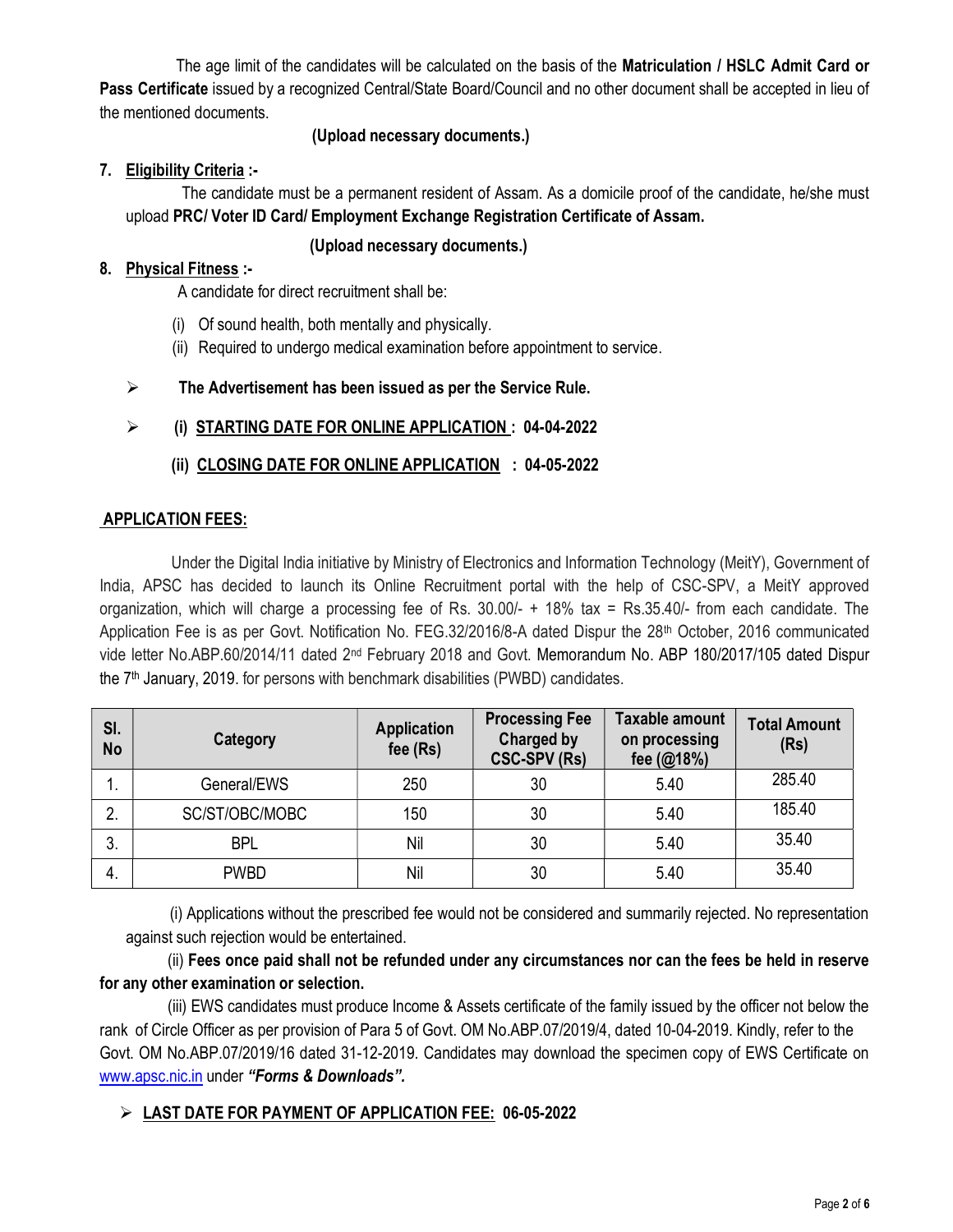## > PERSONS WITH BENCHMARK DISABILITY

 Physically Handicapped (PH) Persons or Persons with disabilities, as indicated against various item(s) in the VACANCY DETAILS, can apply to the respective posts even if the post is not reserved for them but has been identified as Suitable. However, such candidates will be considered for selection to such post by general standard of merit. Persons suffering from not less than 40% of relevant disability shall alone be eligible for the benefit of reservation and other relaxations as permissible under the rules. Thus, Physically Handicapped (PH) persons can avail benefit:

 (i). Reservation and other concessions and relaxation as permissible under the rules only when degree of physical disability is 40% or more and the posts are reserved for PH candidates.

 (ii). Other Concessions and Relaxations as permissible under the rules only when degree of physical disability is 40% or more and the posts are suitable for PH candidates.

## $\triangleright$  HOW TO APPLY

- 1. Applicants are required to apply online through APSC's recruitment website. No other means/ mode of application will be accepted and the Application will be summarily rejected.
- 2. Applicants who have not registered yet, in Online Recruitment Portal of APSC are first required to go to the APSC's recruitment website https://online.apscrecruitment.in and register themselves by clicking on 'Register Here' link and complete the **One Time Registration(OTR)** process by providing basic details.
- 3. CANDIDATES ARE ADVISED TO REGISTER WITH VALID AND ACTIVE E-MAIL ADDRESS IN THE ONLINE APPLICATION. INTERVIEW SCHEDULE AND REQUIREMENTS WITH REGARD TO COPIES OF CERTIFCATES TO BE SUBMITTED IN RESPECT OF CLAIMS MADE IN THE ONLINE APPLICATION, WILL BE INTIMATED TO THE CANDIDATES THROUGH THE WEBSITE OF THE COMMISSION IN DUE COURSE OF TIME.
- 4. After creating an account, applicants need to login with the credentials.
- 5. After login, applicants need to provide One Time Registration details such as Personal Information, Educational Qualification, Work Experience, Photo (Min size-20 KB & Max size-200 KB and not older than 3 months) & Signature (Min size-20 KB & Max size-200 KB) and other required documents. Once these details are submitted, applicants will be able to download the One Time Registration details. Then applicants can click on Home->Dashboard and see the live advertisements of APSC in 'Apply Section'. Please note that One Time Registration details need to be provided only once.
- 6. The applicants are advised to read the eligibility criteria and other relevant details carefully before applying for the advertisement. Mandatory fields in the online form are marked with \* (asterisk) sign.
- 7. Candidates must submit the details of documents like Certificate No., Issue date, Issuing authority and upload the documents/certificates (whenever asked for) in support of the claims made by them in the Application Form like, Date of Birth, Experience, Qualification(s) etc. or any other information, in pdf file in such a way that the file size does not exceed 200 KB and is legible when a printout taken. For that purpose, the applicant may scan the documents/certificates in 200 dpi grey scale.
- 8. Document details submitted in the online application form will be verified at the time of Personal Viva-Voce Interview.
- 9. Applicant should carefully fill all the information as asked in the application form and click on the declarations checkbox to enable the 'Preview' button before final submission.
- 10. Applicants must ensure all relevant fields in the application are filled in correctly before final submission, since editing after final submission will not be allowed.
- 11. After previewing the details filled in by the applicant he/she can either click 'Submit' for final submission or click 'Cancel' button for necessary corrections before final submission of the Application Form.
- 12. On completion of form submission applicant has to pay application fee along with processing fee as applicable.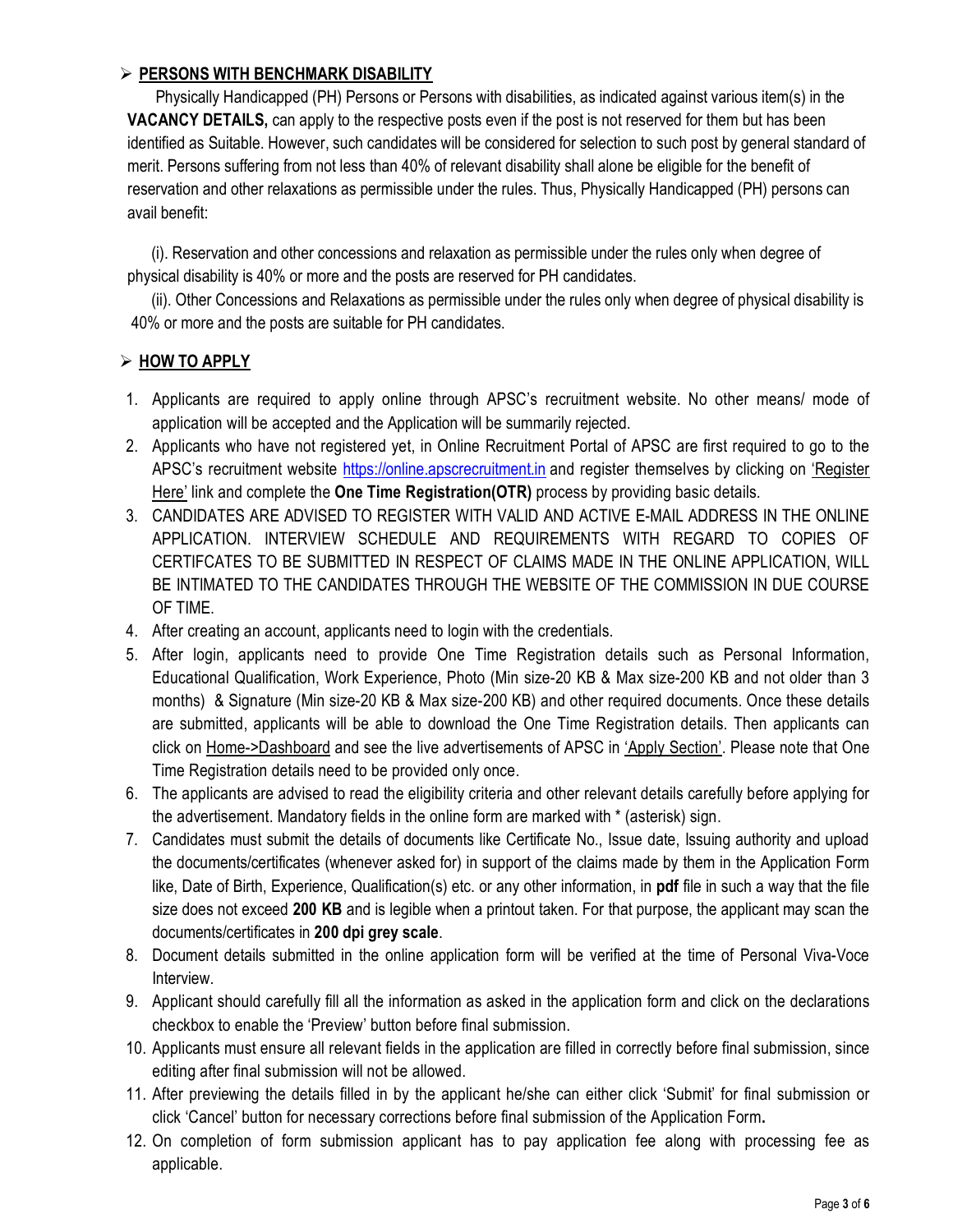- 13. Application fee once paid by the applicant will not be refunded.
- 14. In case of failure of the payment applicant should click on button **'Validate Payment'** to verify the payment from bank. In instances of double debit i.e. amount debited twice for the same transaction, the bank will automatically refund the fee to the applicant within 5-7 working days.
- 15. On successful completion of your complete application, an auto-generated email message will be sent on your registered email-id.
- 16. Applicant's application will not be considered if fee is not paid for that application.
- 17. Applicant may also fill their online form through Common Service Centers. Applicants without debit card/Internet banking may visit nearest CSCs.
- 18. Candidates with less than 40% disability will not be considered for any relaxation which is applicable to Persons with benchmark disability candidates.
- 19. The applicants are advised to submit only single Online Recruitment Application for each post; however, if somehow, if he/she submits multiple Online Recruitment Applications for one post, then he/she must ensure that Online Recruitment Application with the higher "Application Number" is complete in all respects including fee. Fee paid against one "Application Number" shall not be adjusted against any other "Application Number".
- 20. After submitting the Online Application, the candidates are required to take out a print out of the finally submitted Online Recruitment Application and retain the hardcopy of the Online Application Form.
- 21. The candidates are advised to submit the Online Recruitment Application well in advance without waiting for the closing date.
- 22. For any payment related issues, one can reach the following helpdesk numbers –

GRAS Helpline (Telephonic):1800-212-11-88-66 (From 10:00 AM to 6:00 PM on all working days)

GRAS Helpdesk- https://assamegras.gov.in/helpdesk/

- 1. Click 'Submit a ticket' $\rightarrow$  Click 'Payment Related'
- 2. Fill-in your payment related details. Click 'Submit ticket'

Bank - For any bank related issue we suggest applicants to contact their respective bank branches.

23. For any other issues related to online application form you can contact the following-

 Email: cceapsc@gmail.com Contact No: 1800-572-23-43 (From 10:00 AM to 5:00 PM on all working days.)

### $\triangleright$  POINTS TO NOTE:

- 1. The candidates before applying for the post(s)/service(s) should ensure that they fulfill all the eligibility conditions. Their admission at all the stages of selection in which they are admitted by the Commission will be purely provisional and under scrutiny, subject to their satisfying the prescribed eligibility conditions. If on verification at any time or any stage before or after the Screening Examination or Written Examination and Interview Test, it is found that they do not fulfill any of the eligibility conditions; their candidature for the post(s)/service(s) will be cancelled by the Commission.
- 2. It is for the candidates themselves to see whether they satisfy the prescribed physical requirement (physical standard) and whether he/she is eligible to apply where Examination of physical standard is conducted by the State Govt. before making any appointment.
- 3. No request for withdrawal of candidature received from a candidate after he/she has submitted his/her application will be entertained under any circumstances.
- 4. At any stage of the selection process no candidate shall be allowed to change his/her category (of caste etc)/sub-category/sub-categories as claimed by him/her in the original application form/online application form submitted to the Commission.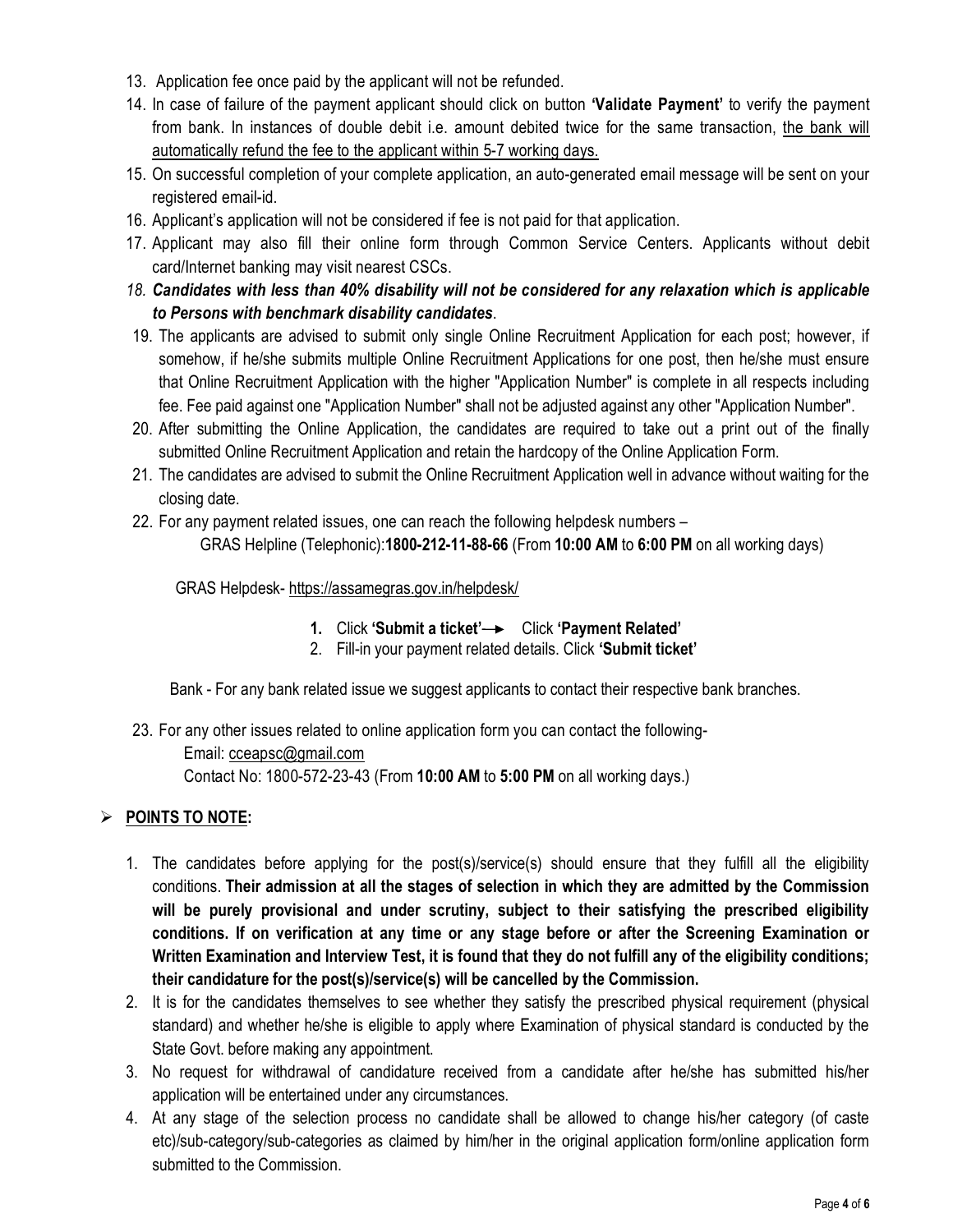- 5. The candidates who furnish wrong, erroneous or incorrect information in their application form may be disqualified from appearing for any post before the Commission up to a period to be specified by the Commission.
- 6. In case of detection of any false declaration / statement made by any applicant, his/her application will be rejected and will also be penalized as per prevailing Rules/Law. If in any case, submission of false material facts with a view to hoodwinking the Commission is detected even after the recommendation is made, the Commission may refer the matter to Government for taking necessary action.
- 7. The candidates shall have to produce identity proof like Pan Card, Driving Licence,Passport, Current ID card issued by the educational institutions, Voter ID Card, Aadhar Card (wherever applicable) at the time of Screening/Written test and Viva- Voice/ Interview.
- 8. The date for determining the eligibility of all candidates in every respect shall be the closing date for submitting the Online Recruitment Application on the website http://www.apscrecruitment.in. unless specifically mentioned in the recruitment advertisement.
- 9. Candidates must, if required, attend a personal interview/VIVA-VOCE at a specific place, as may be fixed by the Commission. The Commission does not defray the traveling or other expenses of candidates summoned for interview.
- 10. Candidates must be in sound bodily health. They must, if selected be prepared to undergo such medical examination and satisfy such medical authority as Government may require.
- 11. Candidates will be informed of the final result in due course through APSC website/News paper and any interim enquiries about the result are therefore, unnecessary and will not be attended to. The Commission do not enter into correspondence with the candidates about reasons for their non selection for interview/appointment.
- 12. Canvassing in any form will disqualify a candidate.

# $\triangleright$  DOCUMENTS/CERTIFICATES TO BE PRODUCED AT THE TIME OF INTERVIEW.

 The hardcopy of the online application and the following Original Documents/Certificates along with Selfattested copies and other items specified in the Intimation Letter./Admit Card for interview are to be produced at the time of interview, failing which the candidate would not be allowed to appear in the Interview:-

- a) Matriculation/10th Standard/HSLC Admit Card/Pass Certificate issued by Central/State Board clearly indicating Date of Birth in support of their claim of age.
- b) Certificates & Mark sheets of all examinations from HSLC onwards up to the level of qualifying examination.
- c) Degree/Diploma certificate along with mark-sheets pertaining to all the academic years as proof of educational qualification claimed. In the absence of Degree/Diploma certificate, provisional certificate along with mark sheets pertaining to all the academic years will be accepted.
- d) Experience certificates, whenever specifically mentioned in the advertisement (The experience column of the online application form should be filled as and when specifically mentioned in the advertisement/online application form)
- e) Caste certificate issued by Govt. of Assam for candidate seeking reservation as SC/ST/OBC/MOBC, from the competent authority indicating clearly the candidate's Caste, the Act/Order under which the Caste is recognized as SC/ST/OBC/MOBC and the village/town the candidate is ordinarily a resident of.
- f) BPL certificate/EWS certificate issued by Govt. of Assam. (wherever necessary)
- g) Physically Handicapped certificate issued by the competent authority to Physically Handicapped persons eligible for appointment to the post on the basis of prescribed standards of Medical Fitness and if reservation is claimed by candidate for the post.
- h) Persons already in Regular Government service, whether in permanent or temporary capacity other than casual/ad-hoc/daily wages/hourly paid/contract basis are however required to submit a declaration that they have informed in writing to their Head of Office/Department that they have applied for the post.